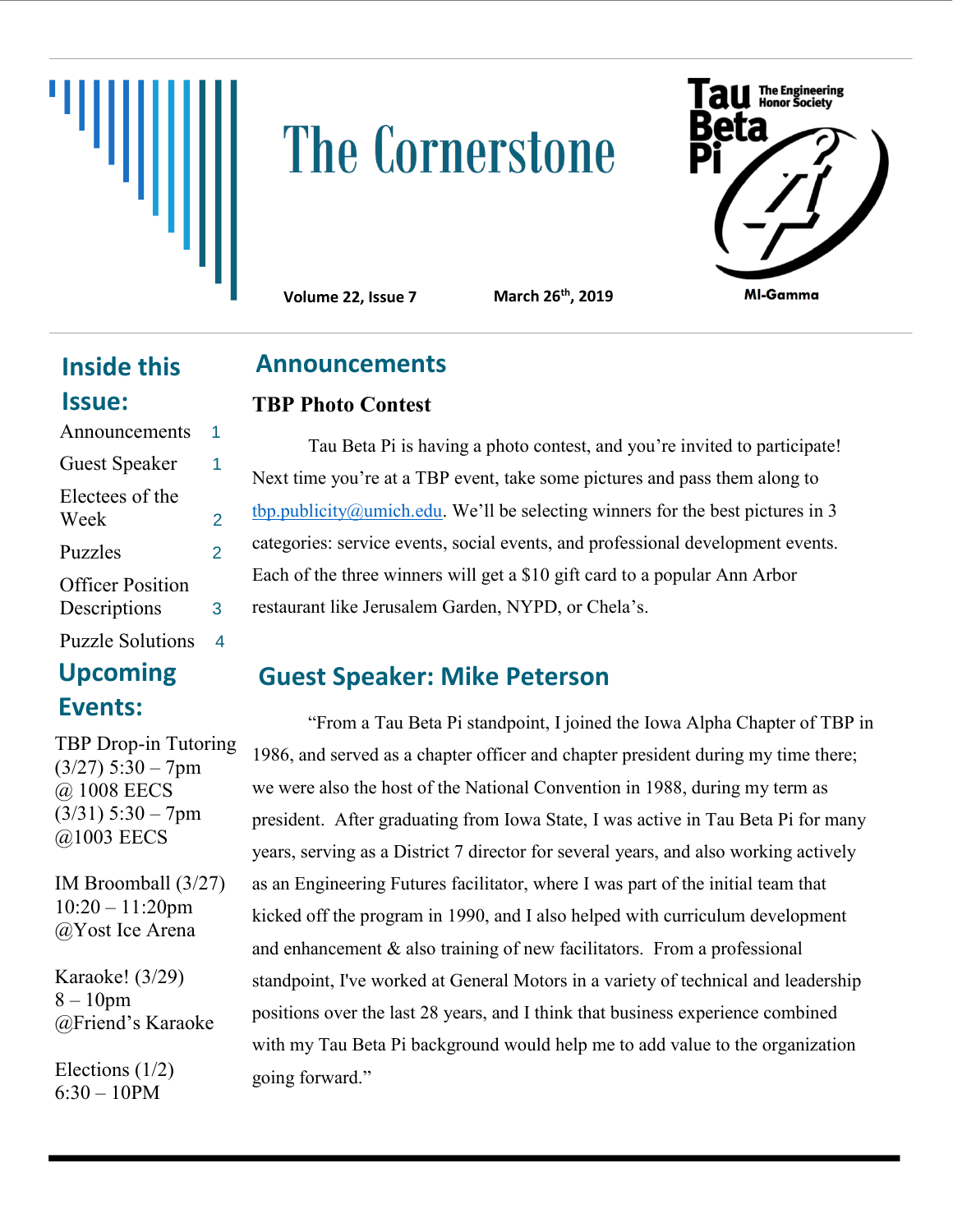## **Electees of the Week**

# Undergraduate:

Shaunak Puri

Class of 2021. BSE in Biomedical Engineering with Minors in Business and Biology. Also involved with the Indian American Student Association, Michigan Synthetic Biology Team, and U of M Varsity Gymnastics.





#### Graduate:

#### Olamide Hammed Animasahun

 Olamide is a first year PhD student in Deepak Nagrath's Lab (System Biology). He grew up in Ibadan (the largest city in west Africa), Oyo State Nigeria. He received his Bsc in CHE from Obafemi Awolowo University Ile-Ife, Osun state Nigeria and his Msc, also in CHE, from Petroleum Institute Abu dhabi, UAE. Some of his hobbies includes cooking, watching and playing soccer and volunteering. Additionally, he loves meeting and making new friends.



Kakuro puzzles are similar to crosswords, but instead of letters the board is filled with digits (from 1 to 9). The board's squares need to be filled in with these digits to sum up to the specified numbers. You are not allowed to use the same digit more than once to obtain a given sum.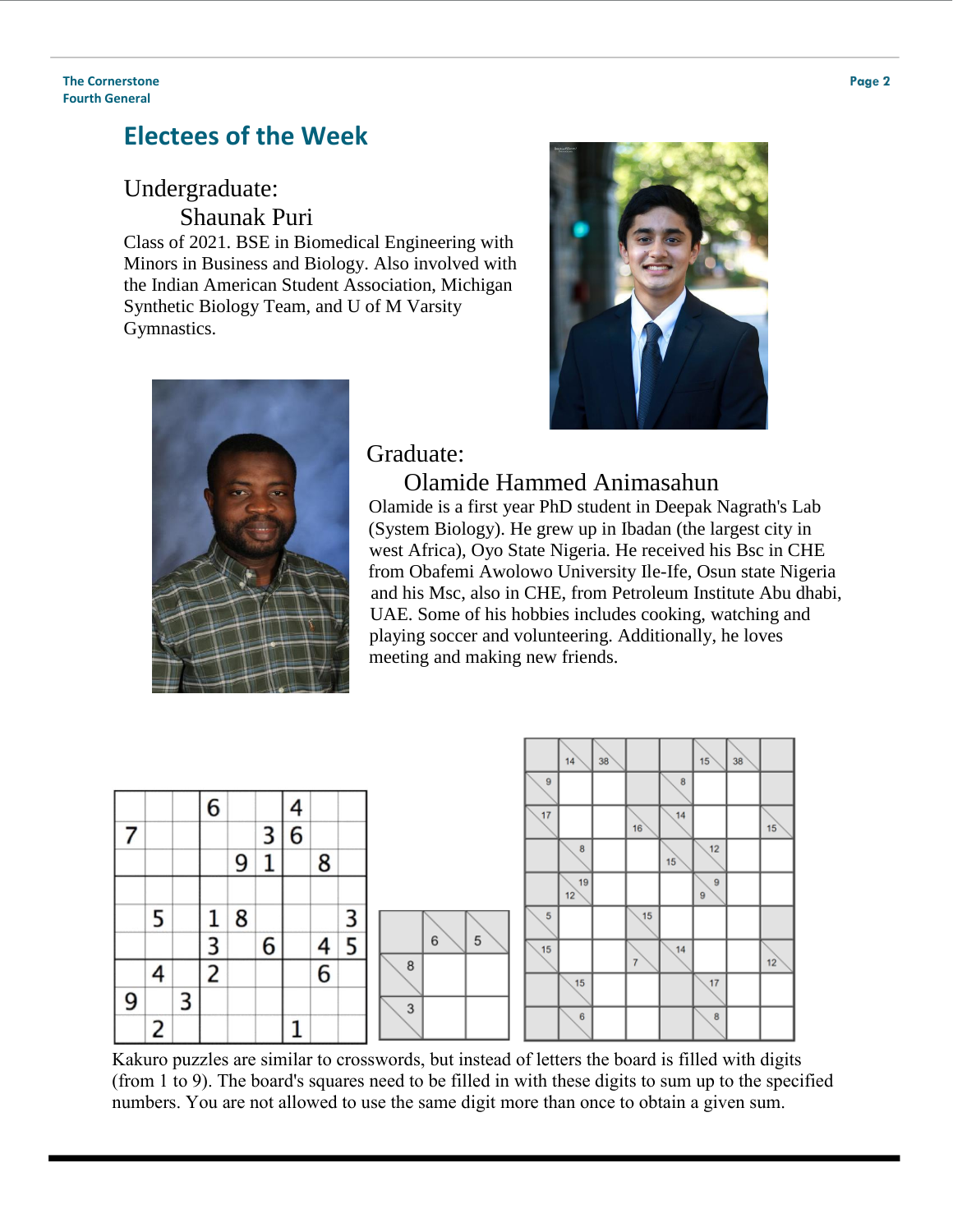#### **The Cornerstone Fourth General**

# **Officer Position Descriptions**

#### **President**

The President is responsible for overall chapter operations. This includes setting agendas for and running the general, officer, and advisory board meetings. It also includes ensuring that all of the officers are fulfilling their duties and have access to the resources they need. The President also serves as the face of TBP to the CoE. The president also creates a plan to move the chapter toward greater campus involvement.

#### **Graduate Vice President and Vice President**

The main role of the Vice President is to oversee the electees during their electing process. This involves sending, receiving, and responding to numerous emails a day; keeping track of the electees to make sure they are completing their requirements; and generally being the goto person for anything involving the electee process.

#### **Secretary**

The Secretary is responsible for a lot of the behind the scenes logistics of the chapter. The Secretary is a main point of communication for the chapter with the National Organization and must complete all the required reports to keep the chapter running. Within the chapter, the Secretary reserves rooms for events, facilitates the recruitment of Eminent Engineers, takes minutes at the officer meetings, and handles the catalogue cards. Being Secretary is a great way to be very involved in the happenings of the chapter.

#### **Service Coordinator**

The Service Coordinator is responsible for finding project leaders to plan service events and help them through the planning process when necessary. You are also responsible for working with other organizations who contact TBP looking for volunteers at various community service events.

#### **Professional Development Officer (2 semesters)**

The Professional Development Officer is responsible for running the professional development committee which plans PD events. The biggest component of this position is planning Corporate Information Sessions and communicating with the chapter president and companies. The PD officer also announces PD events weekly.

#### **Activities Officer**

The Activities Officer is in charge of organizing social events, running the IM Sports teams, and coordinating the end of semester banquet. A car makes this position easier, but is not required. Social events include TG's, IM Sports, Game Nights, Intersociety Events, etc.